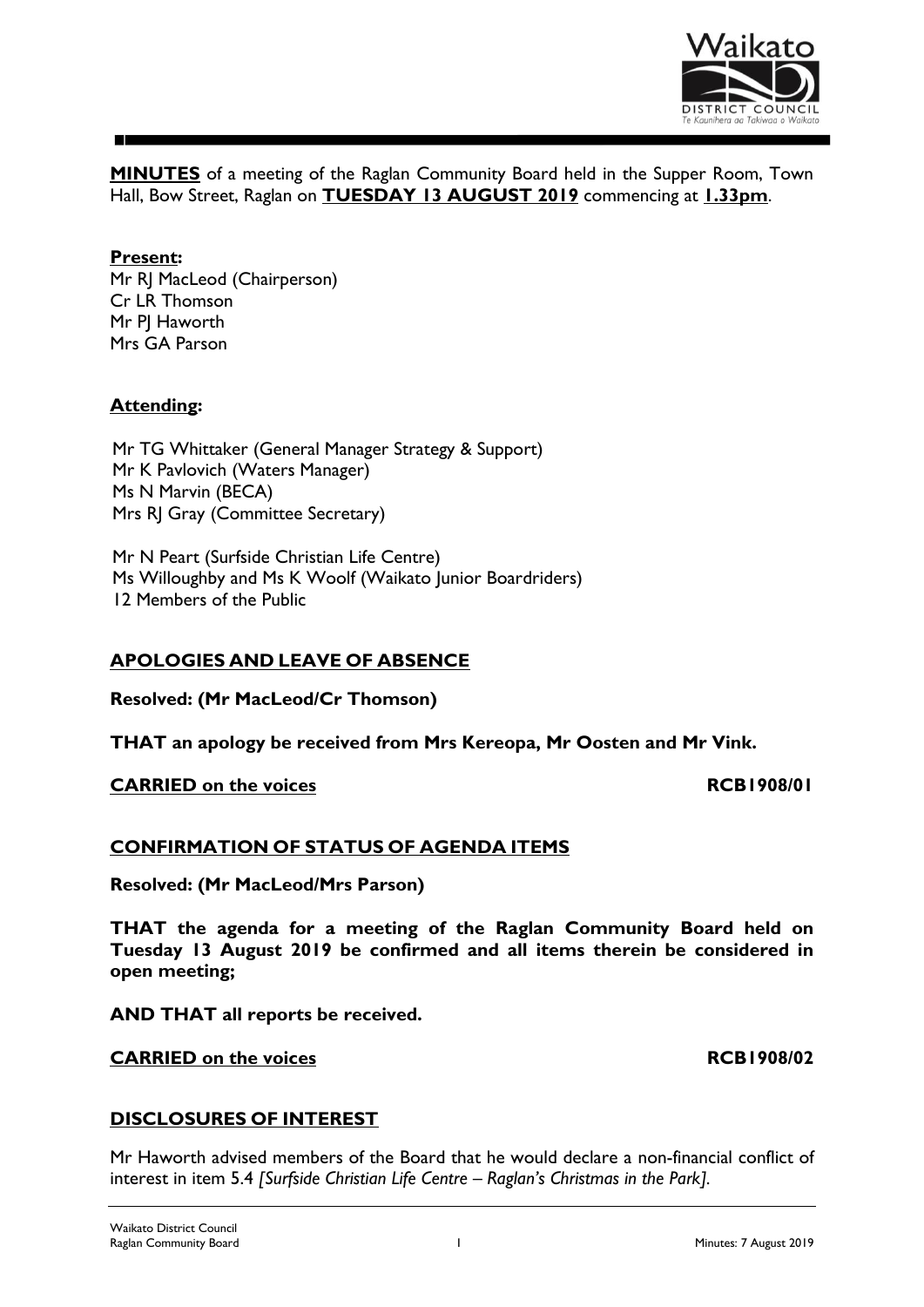# **CONFIRMATION OF MINUTES**

# **Resolved: (Mr MacLeod/Mr Haworth)**

**THAT the minutes of a meeting of the Raglan Community Board held on Tuesday 11 June 2019 be confirmed as a true and correct record of that meeting.**

# **CARRIED on the voices RCB1908/03**

# **REPORTS**

Public Forum Agenda Item 5.1

The following matters were discussed during the Public Forum:

- Questions raised regarding design and consultation on reserves, in particular Whale Bay, freedom camping and parking. It was noted that the Enforcement Officer had full time employment across the Waikato district. Concerns to be raised through a service request either at the Raglan Office or online on the Council website.
- Concern from the Soccer Club with the proposed footpath through the Domain requested consultation where the path would be installed. Noted that a Working Group had been set up.
- A service request would be completed to address the question of the removal of the bike rack outside the Raglan Roast.
- Pump Track concern with some slumping on the side of the track and work would be carried out for the longevity of the track.

ACTION: Cr Thomson agreed to contact the contractor regarding concerns with the Pump **Track** 

Raglan Community Board Workshop – Proposed Allocation to XZW Fundraising Food Waste Collection Agenda Item 5.2

The report was received *[RCB1908/02 refers]* and discussion was held.

## **Resolved: (Mr MacLeod/Cr Thomson)**

**THAT Raglan Community Board allocates an amount of \$4,000 from the Discretionary Fund in support of Xtreme Zero Waste Fundraising Food waste collection.**

## **CARRIED on the voices RCB1908/04**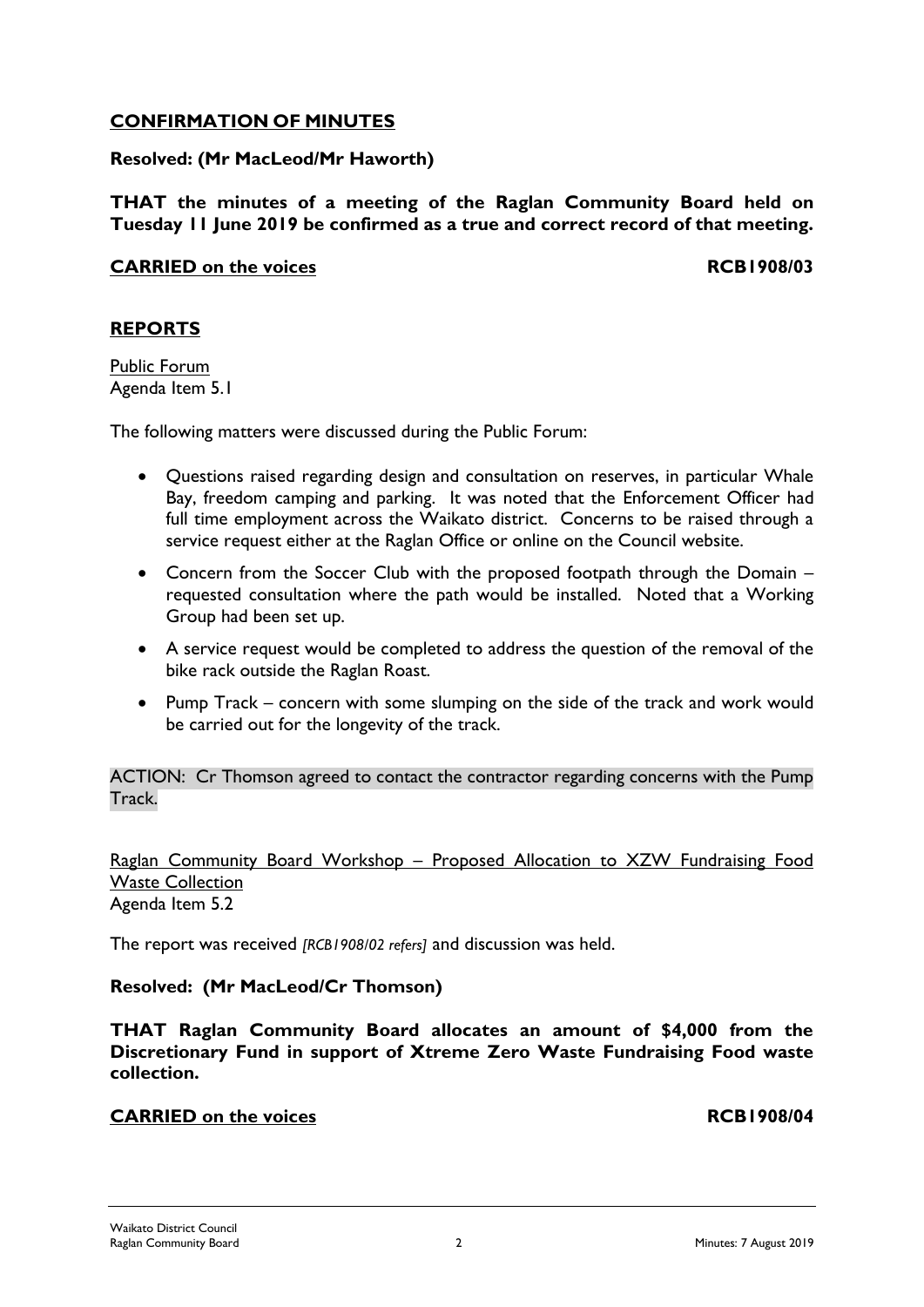Waikato Junior Boardriders - NZ's National Scholastic Surfing Championships (held in Raglan) Agenda Item 5.5

**THAT an allocation of \$4,000.00 is made to the Surfside Christian Life Centre** 

The report was received *[RCB1908/02 refers]* and discussion was held.

Ms Willoughby and Ms Woolf provided an overview in support of the application.

## **Resolved: (Cr Thomson/Mr Haworth)**

**THAT an allocation of \$1,109.00 is made to the Waikato Junior Boardriders towards the cost of the event.**

#### **CARRIED** on the voices **RCB1908/06**

Discretionary Fund Report to 31 July 2019 Agenda Item 5.3

The report was received *[RCB1908/02 refers]* and discussion was held.

The Chief Operating Officer clarified, to a member of the public, how the Discretionary Fund operated and the allocation of funds.

Surfside Christian Life Centre – Raglan's Christmas in the Park Agenda Item 5.4

The report was received *[RCB1908/02 refers]* and discussion was held.

Mr Haworth declared a conflict of interest and did not speak to, or vote on this item.

Mr Peart provided an overview in support of the application.

**towards the cost of the Raglan's Christmas in the Park.**

# **Resolved: (Mrs Parson/Mr MacLeod)**

# **CARRIED** on the voices **RCB1908/05**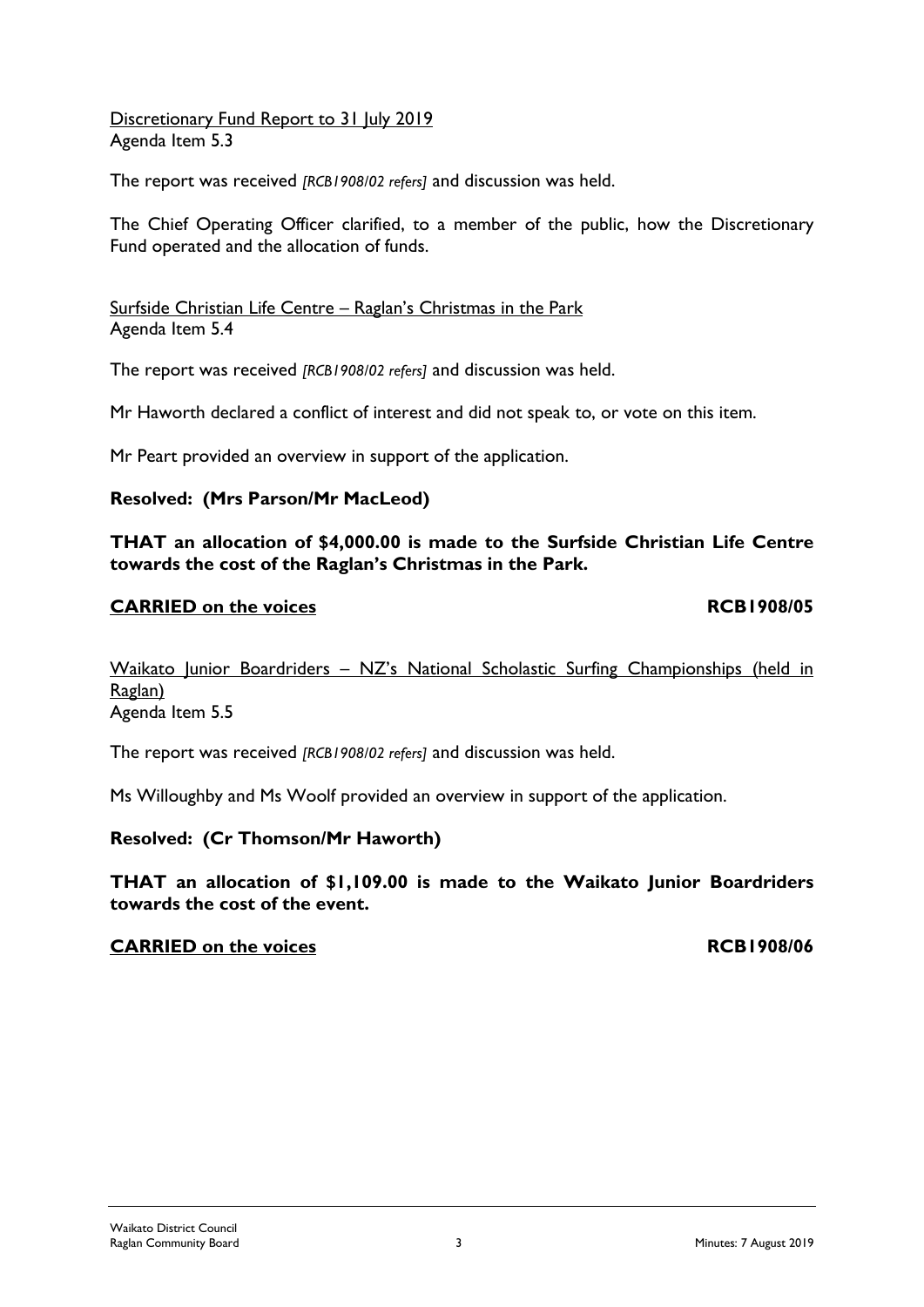## Raglan Works & Issues Report: Status of Items August 2019 Agenda Item 5.6

The report was received *[RCB1908/02 refers]* and discussion was held.

Issues discussed from Register:

 Action Plan – Manu Bay Breakwater – work in progress, following agreed process. To revisit how the detailed monitoring statistics had gone with Ecoast, noting that the Fishing Club was also carrying out a process of monitoring.

ACTION: A request was made for the Acting General Manager Service Delivery to provide an updated report on the Manu Bay Breakwater to the Board meeting in September 2019.

- Gilmore Street Upgrade and Stormwater Upgrade some consultation held with residents this month.
- Raglan Wastewater Treatment Plant refer to Agenda Item 5.7.

Update on Raglan Wastewater Consenting Process Agenda Item 5.7

The report was received *[RCB1908/02 refers]* and discussion was held.

The Waters Manager provided an overview and answered questions from the Board Members. Ms Mavin, BECA, spoke of the technical work being carried out since the last Board meeting.

#### **Resolved: (Mr MacLeod/Cr Thomson)**

**THAT the report, as detailed in the 13 August 2019 agenda of the Raglan Community Board, be used as a reference to understand progress underway with the discharge consent application project.**

#### **CARRIED** on the voices **RCB1908/07**

Year to Date Service Request Report Agenda Item 5.8

The report was received *[RCB1908/02 refers].*

Chairperson's Report Agenda Item 5.9

The report was received *[RCB1908/02 refers].*